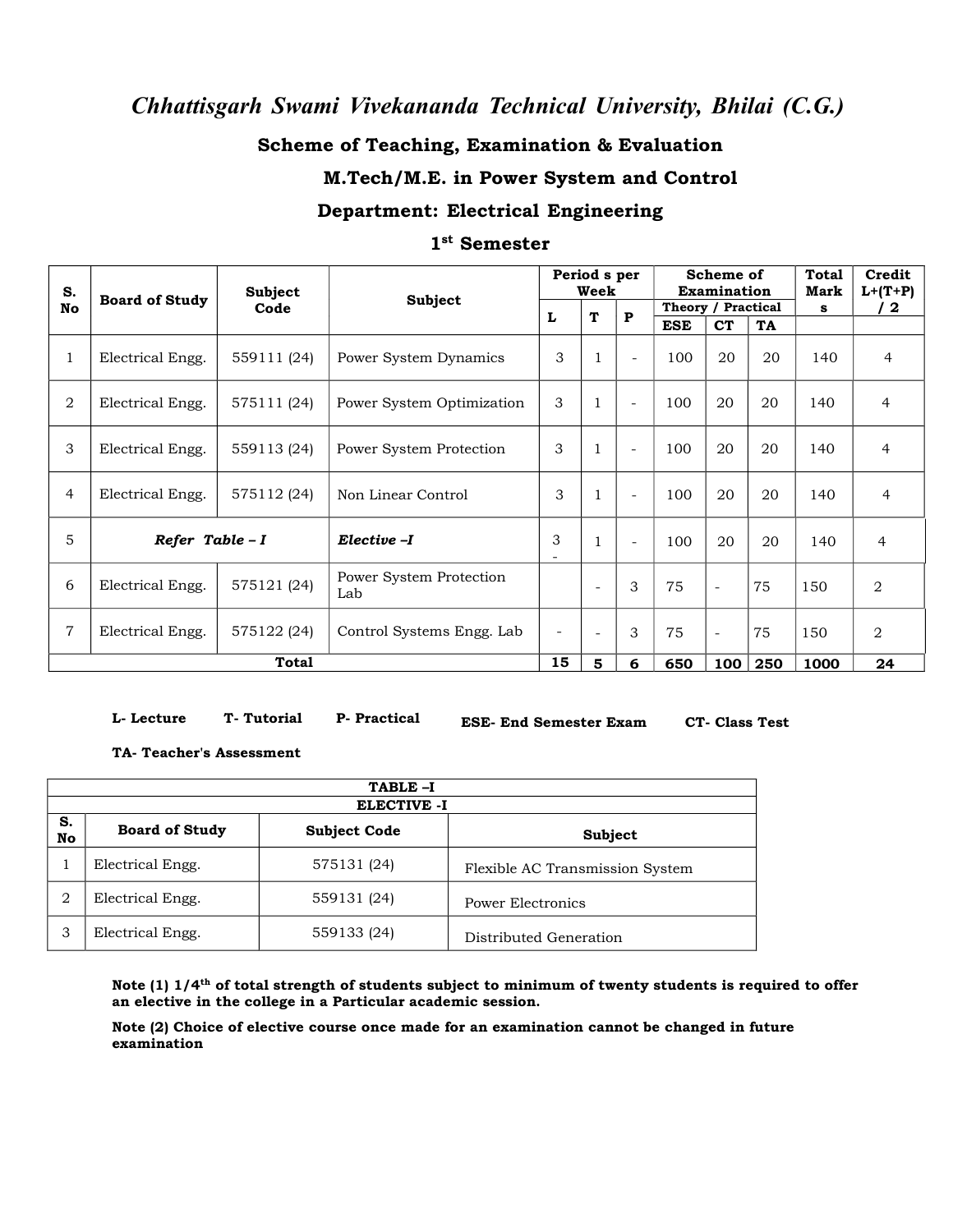### **Scheme of Teaching, Examination & Evaluation**

### **M.Tech./M.E. in Power System and Control**

#### **Department: Electrical Engineering**

#### **2nd Semester**

| S.             | <b>Board of Study</b> | Subject    | <b>Subject</b>                                  | Period s per<br>Week     |                          |                          | Scheme of<br><b>Examination</b> |                                              |      | <b>Total</b><br>Mark | Credit            |
|----------------|-----------------------|------------|-------------------------------------------------|--------------------------|--------------------------|--------------------------|---------------------------------|----------------------------------------------|------|----------------------|-------------------|
| No             |                       | Code       |                                                 | L                        | T                        | $\mathbf{P}$             | <b>ESE</b>                      | Theory / Practical<br><b>CT</b><br><b>TA</b> |      | s                    | $L+ (T+P)$<br>1/2 |
| 1              | Electrical Engg.      | 559211(24) | EHV AC – DC                                     | 3                        | $\mathbf{1}$             | $\overline{a}$           | 100                             | 20                                           | 20   | 140                  | $\overline{4}$    |
| 2              | Electrical Engg.      | 559212(24) | Power Quality                                   | 3                        |                          | $\sim$                   | 100                             | 20                                           | 20   | 140                  | $\overline{4}$    |
| 3              | Electrical Engg.      | 559213(24) | Power System Stability &<br>Control             | 3                        |                          | $\sim$                   | 100                             | 20                                           | 20   | 140                  | $\overline{4}$    |
| 4              | Electrical Engg.      | 585214(24) | Optimal Control Systems                         | 3                        |                          | $\overline{\phantom{a}}$ | 100                             | 20                                           | 20   | 140                  | $\overline{4}$    |
| 5              | Refer Table - II      |            | Elective - II                                   | 3                        |                          | $\sim$                   | 100                             | 20                                           | 20   | 140                  | $\overline{4}$    |
| 6              | Electrical Engg.      | 575221(24) | Power System<br>Computation &<br>Simulation Lab | $\overline{\phantom{a}}$ | $\overline{\phantom{a}}$ | 3                        | 75                              | $\overline{\phantom{a}}$                     | 75   | 150                  | 2                 |
| $\overline{7}$ | Electrical Engg.      | 575222(24) | Power Electronics & Power<br>Quality Lab        |                          |                          | 3                        | 75                              | $\overline{a}$                               | 75   | 150                  | $\overline{2}$    |
| <b>Total</b>   |                       |            | 15                                              | 5                        | 6                        | 650                      | 100                             | 250                                          | 1000 | 20                   |                   |

#### **L- Lecture T- Tutorial P- Practical Teacher's Assessment ESE- End Semester Exam CT- Class Test TA-**

| TABLE-II |                       |                                |                                |  |  |  |  |  |  |
|----------|-----------------------|--------------------------------|--------------------------------|--|--|--|--|--|--|
|          | <b>ELECTIVE -II</b>   |                                |                                |  |  |  |  |  |  |
| S.<br>No | <b>Board of Study</b> | <b>Subject Code</b><br>Subject |                                |  |  |  |  |  |  |
|          | Electrical Engg.      | 559231(24)                     | Transients in Power System     |  |  |  |  |  |  |
|          | Electrical Engg.      | 559232(24)                     | Restructuring Power System     |  |  |  |  |  |  |
|          | Electrical Engg.      | 559233(24)                     | Distribution System Automation |  |  |  |  |  |  |

Note  $(1)$  – 1/4th of total strength of students subject to minimum of twenty students is required to offer an **elective in the college in a Particular academic session .**

Note (2) – Choice of elective course once made for an examination cannot be changed in future examinations.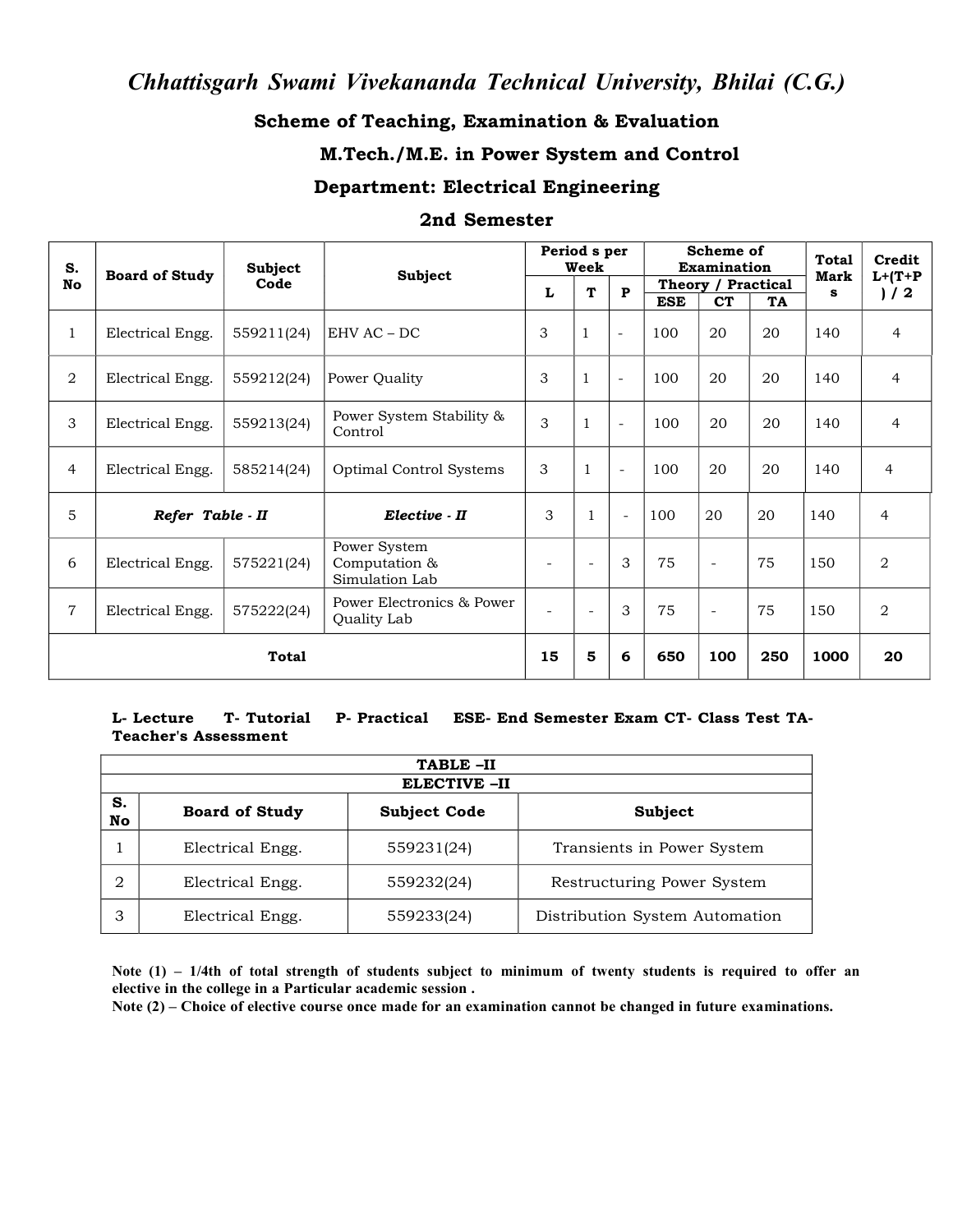## **Scheme of Teaching, Examination & Evaluation M.Tech/M.E. in Power System and Control Department: Electrical Engineering 3rd Semester**

| S.             | <b>Board of Study</b> | <b>Subject Code</b> | Subject                 |                          | Period s per<br>Week     |                          | Scheme of<br><b>Examination</b>                     |                          |     | Total<br>Mark | Credit<br>$L+(T+P)$ |
|----------------|-----------------------|---------------------|-------------------------|--------------------------|--------------------------|--------------------------|-----------------------------------------------------|--------------------------|-----|---------------|---------------------|
| No             |                       |                     |                         | L                        | т                        | P                        | Theory / Practical<br><b>ESE</b><br><b>CT</b><br>TA |                          | s   | ' 2           |                     |
|                | Electrical Engg.      | 575311 (24)         | Digital Control Systems | 3                        | $\mathbf{1}$             | $\overline{\phantom{a}}$ | 100                                                 | 20                       | 20  | 140           | $\overline{4}$      |
| 2              | Refer Table - III     |                     | Elective - III          | 3                        |                          | $\overline{\phantom{a}}$ | 100                                                 | 20                       | 20  | 140           | 4                   |
| 3              | Electrical Engg.      | 575321 (24)         | Preliminary Project     | $\overline{\phantom{a}}$ | $\overline{\phantom{a}}$ | 28                       | 100                                                 | $\overline{\phantom{0}}$ | 100 | 200           | 14                  |
| $\overline{4}$ | Electrical Engg.      | 575322 (24)         | Seminar                 | $\overline{\phantom{0}}$ | $\overline{\phantom{0}}$ | 3                        | $\overline{\phantom{0}}$                            | $\overline{\phantom{0}}$ | 20  | 20            | $\overline{2}$      |
|                |                       | <b>Total</b>        |                         | 6                        | $\mathbf{2}$             | 31                       | 300                                                 | 40                       | 160 | 500           | 24                  |

### **L- Lecture T- Tutorial P- Practical ESE- End Semester Exam CT- Class Test TA- Teacher's Assessment**

| TABLE-III                         |                     |                             |  |  |  |  |  |  |
|-----------------------------------|---------------------|-----------------------------|--|--|--|--|--|--|
| <b>ELECTIVE -III</b>              |                     |                             |  |  |  |  |  |  |
| S.<br><b>Board of Study</b><br>No | <b>Subject Code</b> |                             |  |  |  |  |  |  |
| Electrical Engg.                  | 559331 (24)         | Energy Conservation & Audit |  |  |  |  |  |  |
| Electrical Engg.<br>2             | 559332 (24)         | ANN & FUZZY Techniques      |  |  |  |  |  |  |
| Electrical Engg.                  | 559333 (24)         | Power System Reliability    |  |  |  |  |  |  |
| Electrical Engg.<br>4             | 575331 (24)         | Adaptive control System     |  |  |  |  |  |  |

Note  $(1)$  – 1/4th of total strength of students subject to minimum of twenty students is required to offer an **elective in the college in a Particular academic session .**

Note (2) – Choice of elective course once made for an examination cannot be changed in future examinations.